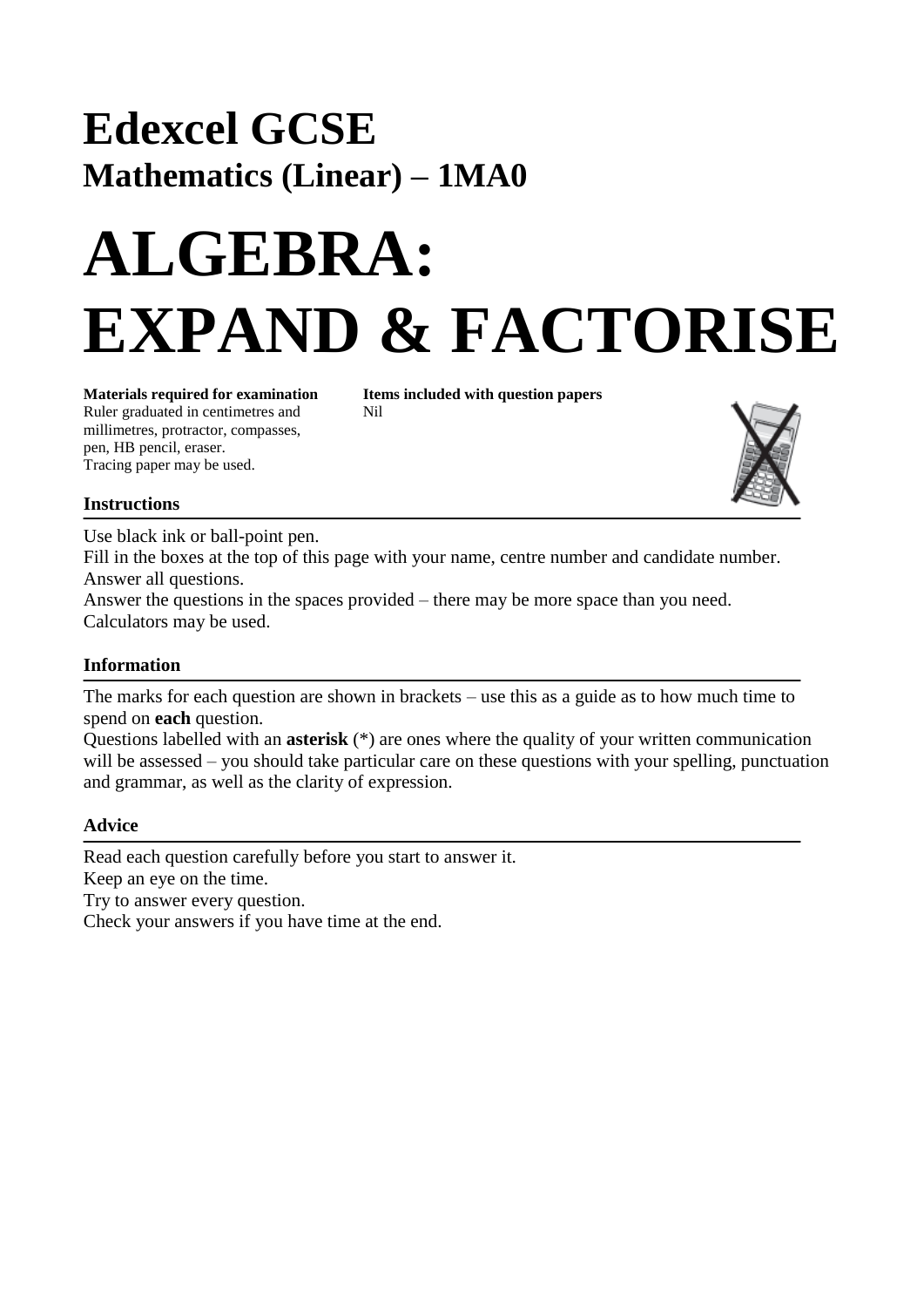|                            | $8x-20$        | Factorise                                  | 1. (a) |    |
|----------------------------|----------------|--------------------------------------------|--------|----|
| .<br>(1)                   | $10x^2 - 15xy$ | (b) Factorise fully                        |        |    |
| (2)<br>(3 marks)           |                |                                            |        |    |
|                            | $3x + 12$      | Factorise                                  | (a)    | 2. |
|                            |                |                                            |        |    |
| <b>(1)</b>                 | $2x^2 - 4xy$   | Factorise fully                            | (b)    |    |
|                            |                |                                            |        |    |
| (2)                        |                |                                            |        |    |
|                            |                | Expand and simplify $3(2a + 5) + 5(a - 2)$ | (c)    |    |
| .                          |                |                                            |        |    |
| (2)<br>$(5 \text{ marks})$ |                |                                            |        |    |
|                            | $3(2y-5)$      | Expand                                     | (a)    | 3. |
| (1)                        |                |                                            |        |    |
|                            |                | Factorise completely $8x^2 + 4xy$          | (b)    |    |
| (2)<br>(3 marks)           |                |                                            |        |    |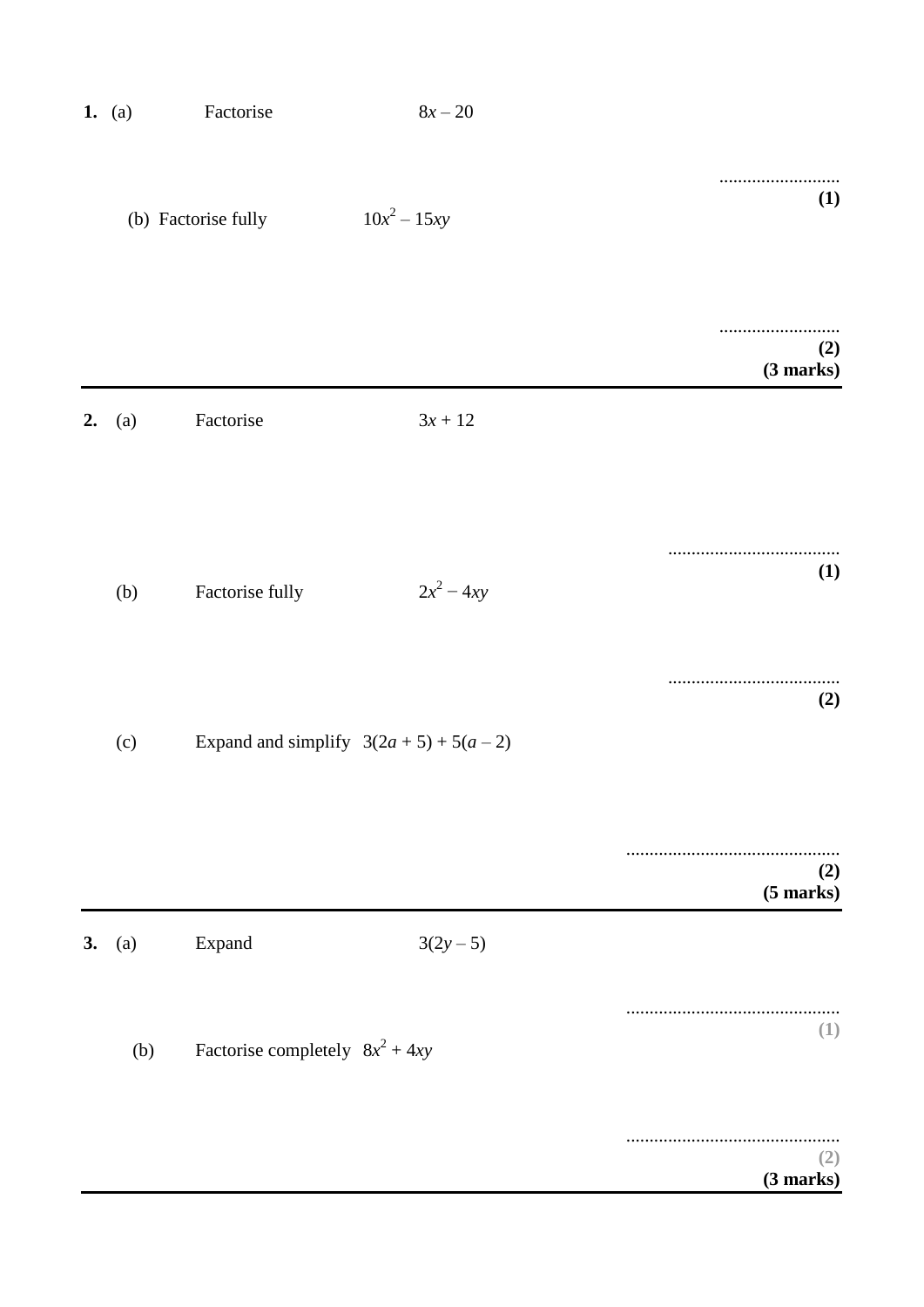| 4. | (a)        | Expand                                | $4(3x + 5)$ |                       |
|----|------------|---------------------------------------|-------------|-----------------------|
|    | (b)        | Expand and simplify $3(x-4) - 2(x+5)$ |             | (1)                   |
|    |            |                                       |             | (2)<br>(3 marks)      |
| 5. | (a)        | Factorise                             | $x^2 + 7x$  |                       |
|    | (b)        | Expand                                | $x(x+2)$    | (2)                   |
|    | (c)        | Factorise completely $2y^2 - 4y$      |             | (2)                   |
|    |            |                                       |             | (2)<br>$(6$ marks $)$ |
| 6. | (a) Expand |                                       | $3(4x + y)$ | (2)                   |
|    | (b)        | Expand                                | $5p(p-3)$   | (2)                   |
|    | (c)        | Factorise completely $8y^2 - 24xy$    |             |                       |
|    |            |                                       |             | (2)<br>$(6$ marks $)$ |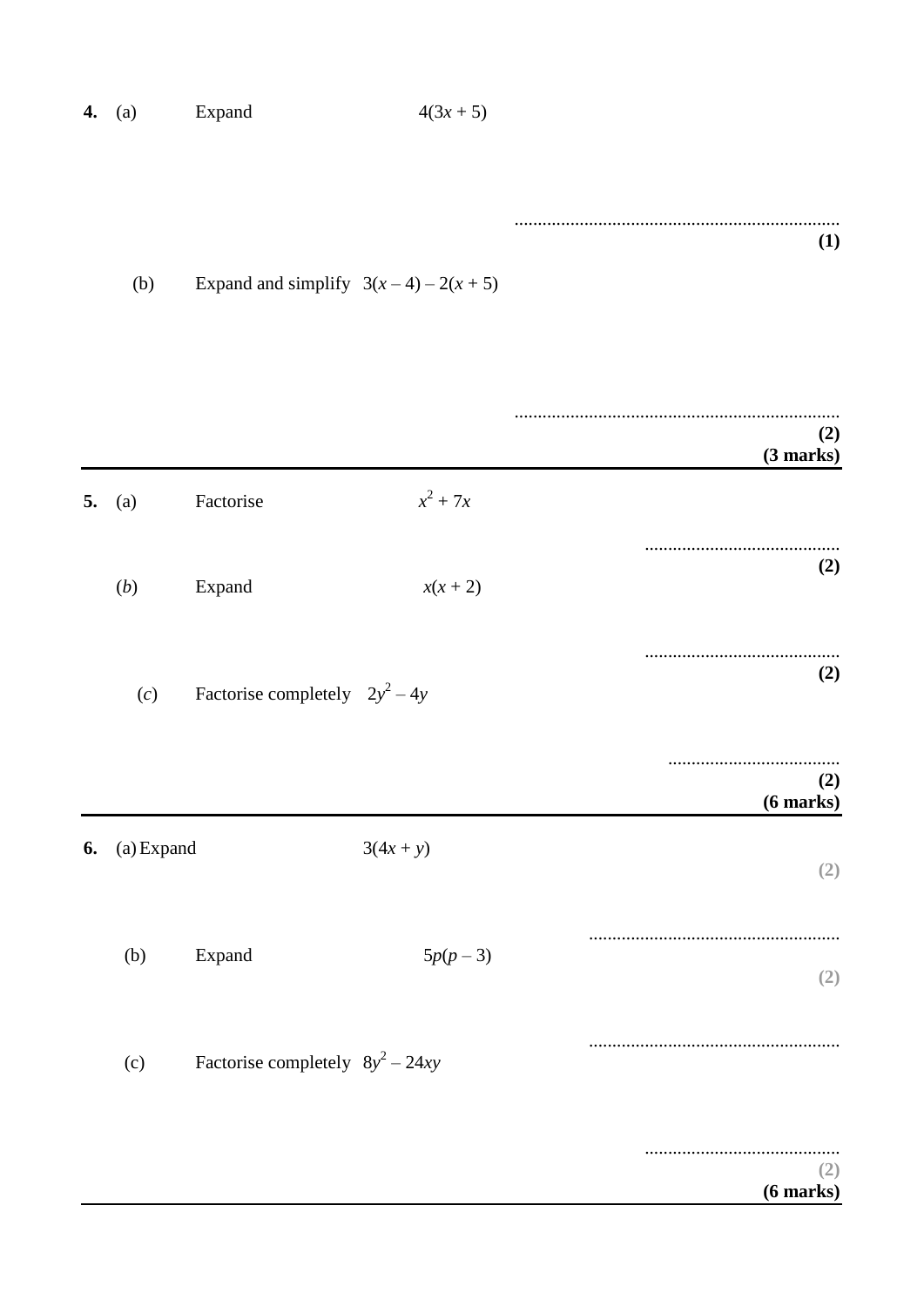| 7. | (a) | Expand and simplify $3(x+4) + 2(5x-1)$ |              |                    |
|----|-----|----------------------------------------|--------------|--------------------|
|    | (b) | Factorise completely $6y^2 - 9xy$      |              | (2)                |
|    |     |                                        |              | (2)<br>(4 marks)   |
| 8. |     | (a) Factorise fully                    | $6y^2 + 12y$ | (2)                |
|    | (b) | Factorise                              | $5x - 10$    |                    |
|    |     | (c) Factorise fully                    | $2p^2 - 4pq$ | (1)                |
|    |     |                                        |              | (2)<br>$(5$ marks) |
| 9. | (a) | Expand and simplify $3(x+5) + 2(5x-6)$ |              |                    |
|    | (b) | Factorise                              | $5x + 10$    | (2)                |
|    | (c) | Factorise $x^2 - 7x$                   |              | (1)                |
|    |     |                                        |              | (1)<br>(4 marks)   |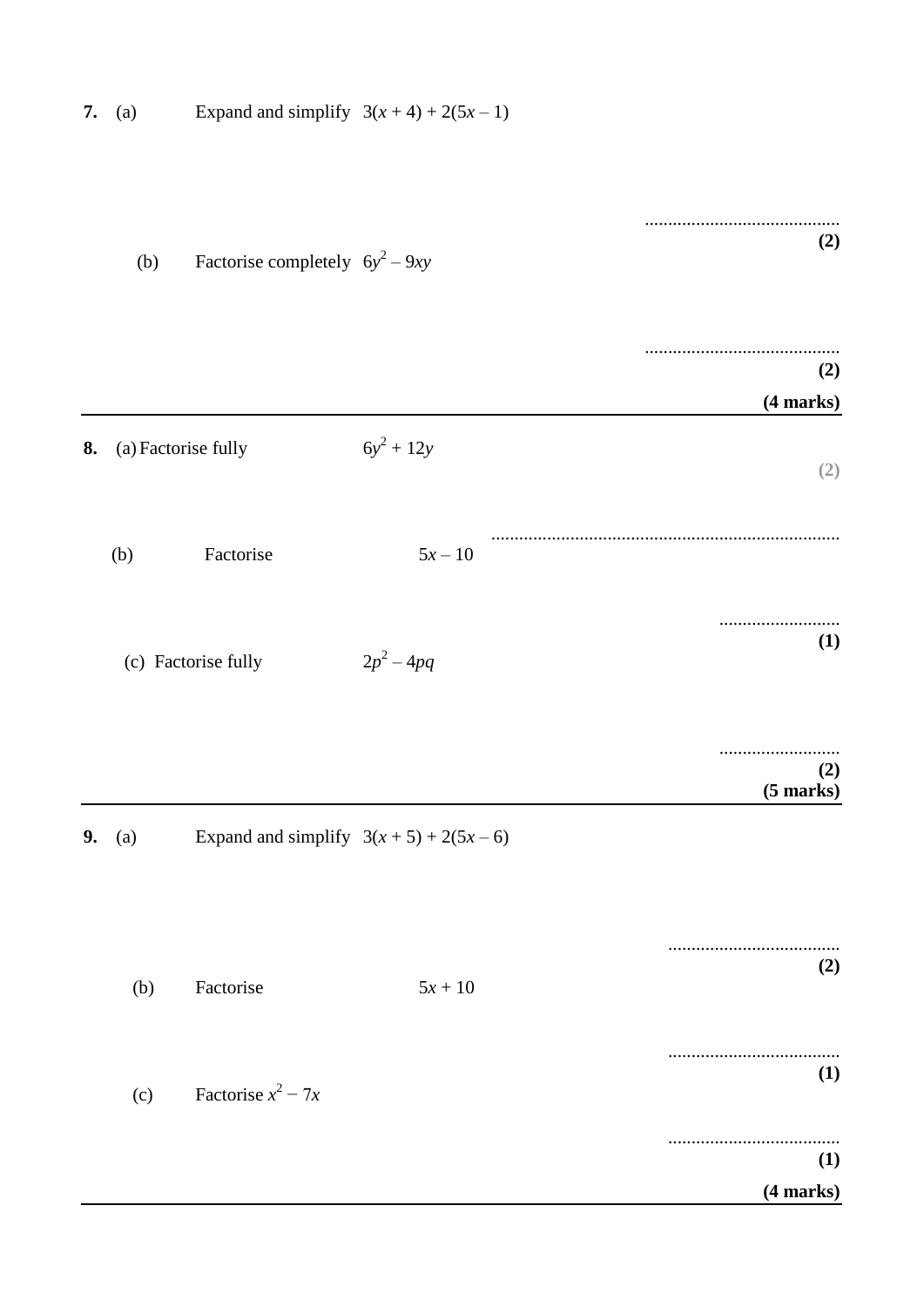|          | $x(x + 2)$                                 | Expand    | 10. (a) |
|----------|--------------------------------------------|-----------|---------|
| (2)      |                                            |           |         |
|          | $15x - 10$                                 | Factorise | (b)     |
| .<br>(2) |                                            |           |         |
|          | Expand and simplify $2(x - y) - 3(x - 2y)$ |           | (c)     |

|            |                                   |              | (2)<br>$(6$ marks $)$      |
|------------|-----------------------------------|--------------|----------------------------|
| 11. (a)    | Factorise                         | $4x + 10$    | (1)                        |
| (b)        | Factorise fully                   | $6y^2 + 12y$ | (2)                        |
| (c)        | Factorise                         | $4+6x$       |                            |
|            |                                   |              | (2)<br>$(5 \text{ marks})$ |
| 12.<br>(a) | Expand<br>$3(2y-5)$               |              |                            |
| (b)        | Factorise completely $8x^2 + 4xy$ |              | (1)                        |
| (c)        | Factorise                         | $4x + 10y$   | (2)                        |
|            |                                   |              | (2)<br>$(5 \text{ marks})$ |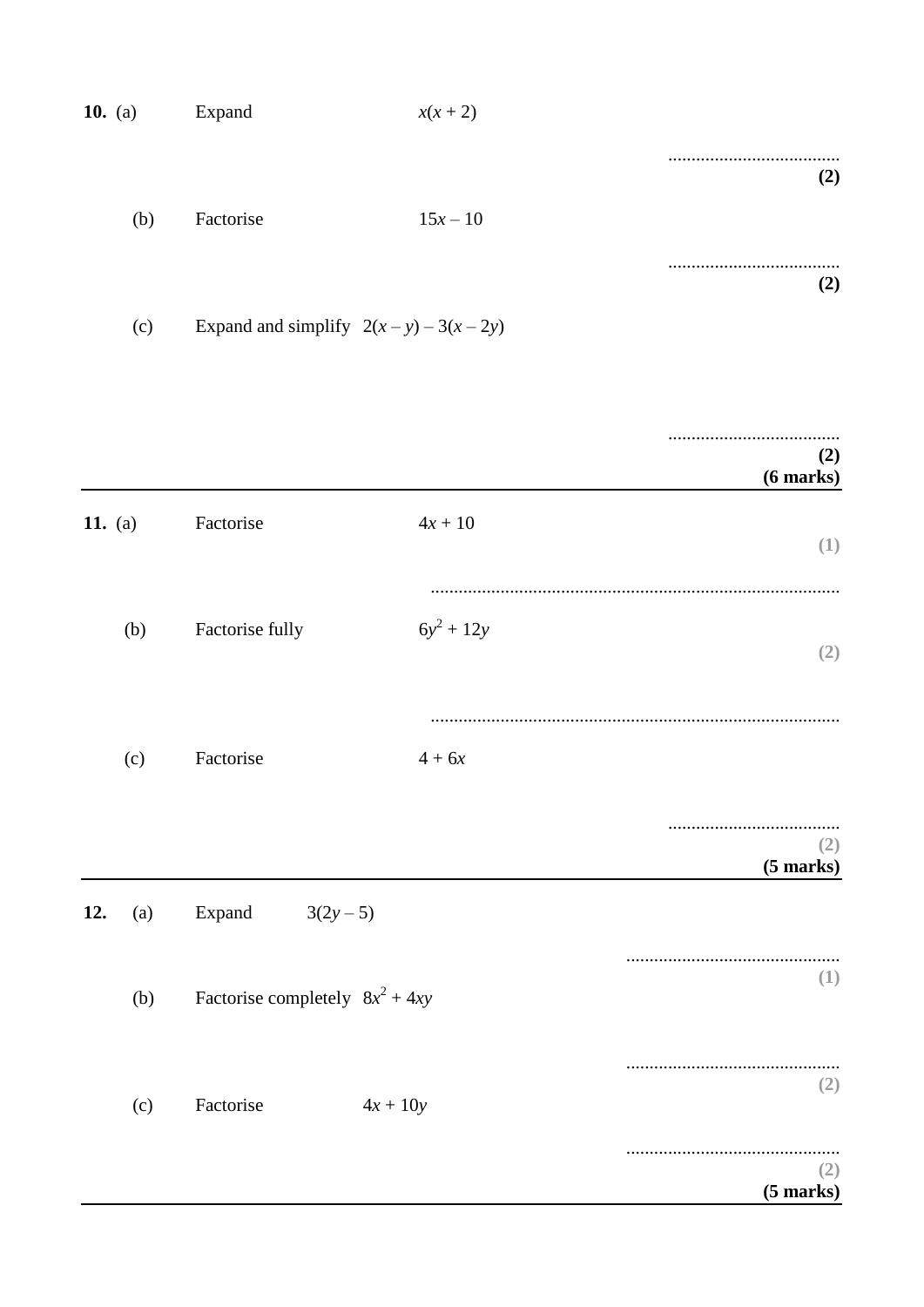| 13. | (a) | Expand                  | $3(x+4)$                              |                  |
|-----|-----|-------------------------|---------------------------------------|------------------|
|     | (b) | Expand $x(x^2 + 2)$     |                                       | (1)              |
|     |     |                         |                                       |                  |
|     | (c) | Factorise $x^2 - 6x$    |                                       | (2)              |
|     |     |                         |                                       | (1)<br>(4 marks) |
| 14. |     | (a) Factorise $p^2 + p$ |                                       |                  |
|     | (b) | Factorise               | $x^2 + 7x$                            | <b>(1)</b>       |
|     | (c) |                         | Expand and simplify $4(x-3) - 2(1-x)$ | (1)              |
|     |     |                         |                                       | (2)<br>(4 marks) |
| 15. | (a) | Factorise               | $4x + 10y$                            |                  |
|     | (b) | Factorise               | $x^2 + 7x$                            | (1)              |
|     | (c) | Expand                  | $x^2(x+5)$                            | (1)              |
|     |     |                         |                                       | (2)              |
|     |     |                         |                                       | (4 marks)        |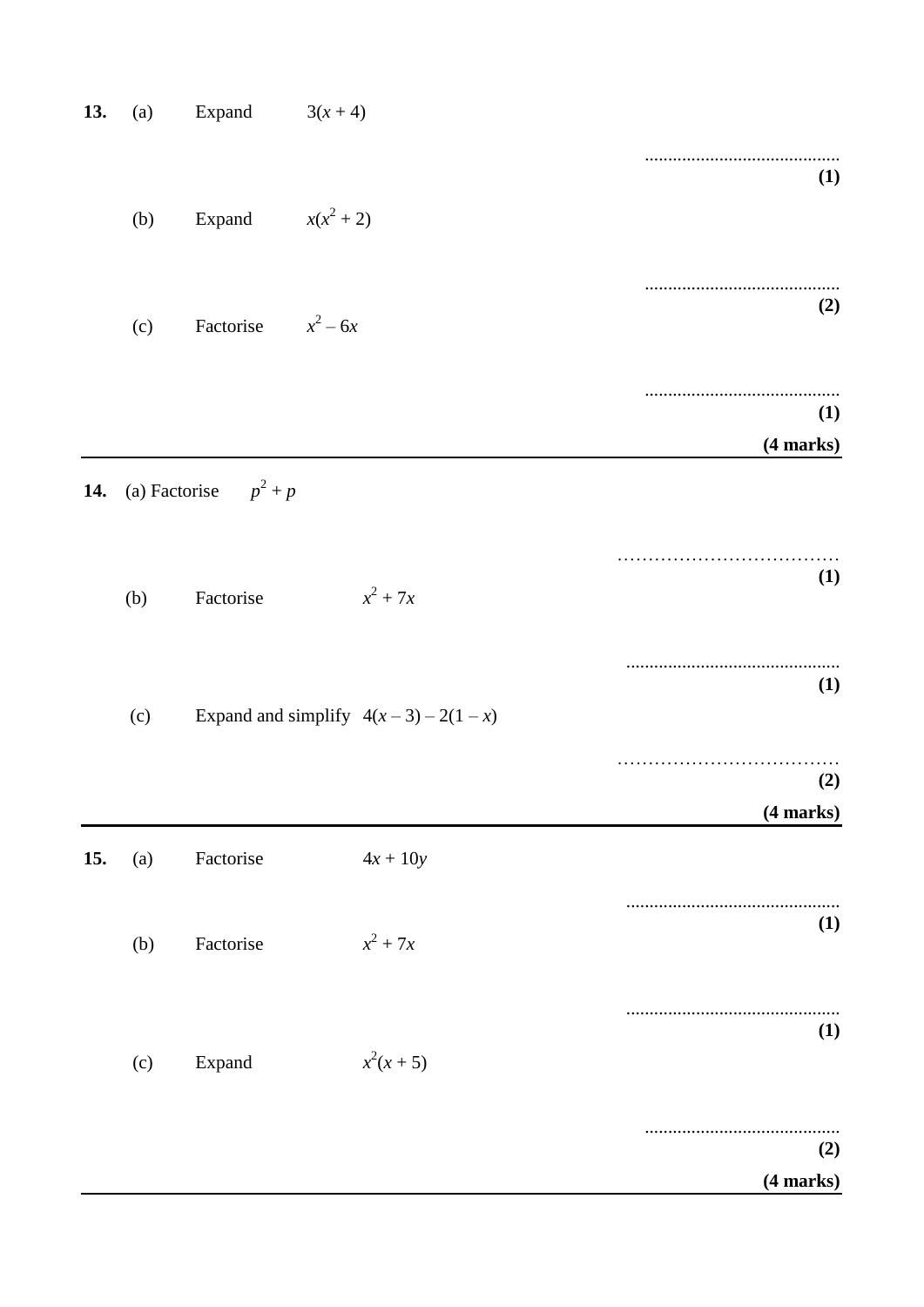| 16. | (a) | Expand                                      | $5(2y-3)$  |                     |            |
|-----|-----|---------------------------------------------|------------|---------------------|------------|
|     |     |                                             |            |                     | <b>(1)</b> |
|     | (b) | Expand the brackets                         | $p(q-p^2)$ |                     |            |
|     |     |                                             |            |                     | <b>(1)</b> |
|     | (c) | Expand and simplify $5(3p + 2) - 2(5p - 3)$ |            |                     |            |
|     |     |                                             |            | (4 marks)           | (2)        |
| 17. | (a) | Expand                                      | $3(2g-1)$  |                     |            |
|     |     |                                             |            |                     | (1)        |
|     | (b) | Expand                                      | $2d(d+3)$  |                     |            |
|     |     |                                             |            |                     | (2)        |
|     | (c) | Factorise                                   | $p^2 + 6p$ |                     |            |
|     |     |                                             |            | .<br>$(5$ marks $)$ | (2)        |
| 18. | (a) | Multiply out $7(n-3)$                       |            |                     |            |
|     |     |                                             |            |                     | <b>(1)</b> |
|     | (b) | Expand<br>$5(2y-3)$                         |            |                     |            |
|     |     |                                             |            |                     | <b>(1)</b> |
|     | (c) | Expand and simplify                         |            |                     |            |
|     |     | $2(3x+4)-3(4x-5)$                           |            |                     |            |
|     |     |                                             |            |                     | (2)        |
|     |     |                                             |            | (4 marks)           |            |